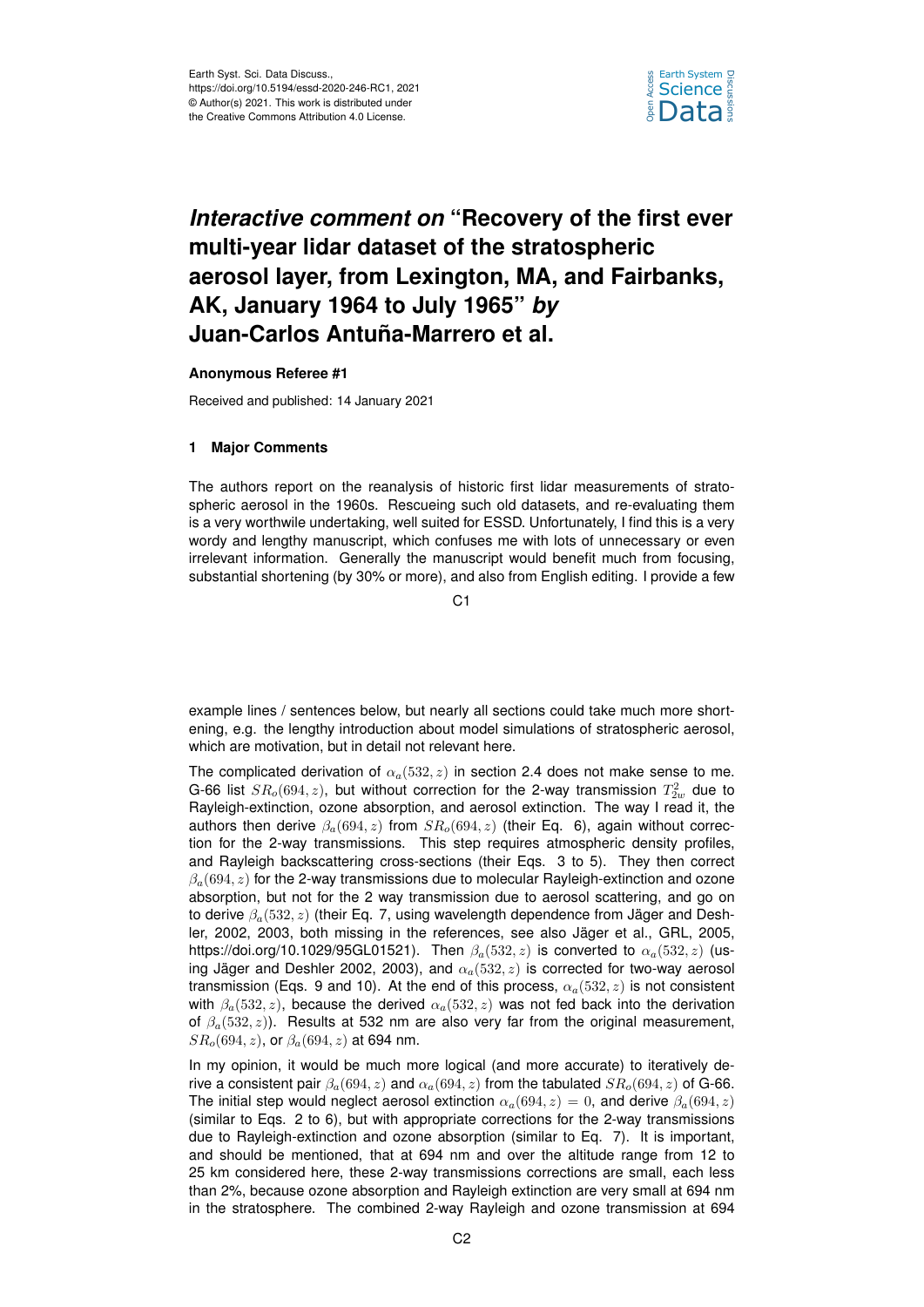nm through the stratosphere is about 0.97, very close to 1. In the next iterations,  $\alpha_a(694, z) = EB(z) \cdot \beta_a(694, z)$  is assumed, and the calculation steps are repeated, including the estimated 2-way aerosol transmission (from  $\alpha_a(694, z)$ ), and provide a new estimate for  $\beta_a(694, z)$ . Compared to the combined 2-way Rayleigh and ozone transmission (≈0.97), the 2-way aerosol transmission is smaller ( $\exp(-2 \cdot 0.04) \approx 0.92$ according to Fig. 9), so accounting for it is more important. The iterations are repeated, and usually converge after 3 to 5 steps. At the end they provide a consistent pair  $\beta_a(694, z)$  and  $\alpha_a(694, z)$ . Note that this is not the case in the current approach of the authors, becaused the derived  $\alpha_a(532, z)$  cannot be fed back into the calculation of  $\beta_a(694, z)$ . If  $\alpha_a(532, z)$  is desired, it can be estimated from  $\alpha_a(694, z)$  in a final step (using Jäger and Deshler 2002, 2003).

I think the authors need to explain / justify why their approach is valid, and why the approach suggested above was not taken.

Given this problem, as well as the very lengthy and cumbersome text, I feel that the paper needs major revisions. In doing these, the authors should remember that conciseness is very important for any scientific paper. Most readers will be familiar with the basics, and only need to be informed about important and new results. There is no need to start from Adam and Eve, which tends to be the case here.

## **2 More Specific Comments**

Abstract: Somewhere, it should be mentioned that the primary quantity measured by a stratospheric lidar (and also produced in the dataset) is the backscatter ratio or the aerosol backscattering coefficient, not the extinction coefficient. Extinction is a derived / secondary quantity. It relies much more on assumptions (about the extinction to backscatter rato, also called lidar ratio) than backscatter. Extinction is usually small, but is necessary to derive the best possible backscatter profile.

 $C<sub>3</sub>$ 

line 56: something missing / incomplete sentence?

line 77/78: something missing / incomplete sentence?

line 106/107: replace "very high frequency" by "short pulse". The text says "nanosecond", but Table 1 says  $\lt 1\mu$ sec. What is correct? I would assume micro-second, because in the 1960s nano-seconds were very hard to achieve, and even harder to measure.

line 107 to 110: Both sentences could easily be deleted.

line 111: after "detected", add "between 10 and 30 km altitude"

line 150: add "in the stratosphere" after  $T_{2w}^2$ 

line 155: Add "This is a good assumption for times of low stratospheric aerosol loading. For enhanced stratospheric aerosol, e.g. after volcanic eruptions, however, aerosol extinction becomes important, reduces the stratospheric transmission, and makes it range dependent."

lines 159 to 161: This could be said much shorter and better. Just say "In a final step, each profile was normalized to one between 25 and 30 km."

lines 162 to 166: Again, very wordy and lengthy. Should be shortened.

lines 180 to 230: lengthy and very confusing!! People unfamiliar with stratospheric aerosol lidar will be totally confused. People familiar don't need this part, but will be puzzled now. What was done? From G-66 and Eq. 1 you can get the lidar return signal  $\frac{dn(z)}{dt}$ . From that you can go through the process.

lines 212 to 234: I don't understand this discussion, and I don't think it is necessary. Total aerosol optical depth is not needed, only stratospheric aerosol depth is needed between 12 and 25 km, the altitudes tabulated in G-66. The authors do not need twoway transmission from the ground to  $z$ , they only need stratospheric two-way transmissions from the normalization altitude (or  $25 \text{ km}$ ) down to  $z$ . Since total aerosol optical